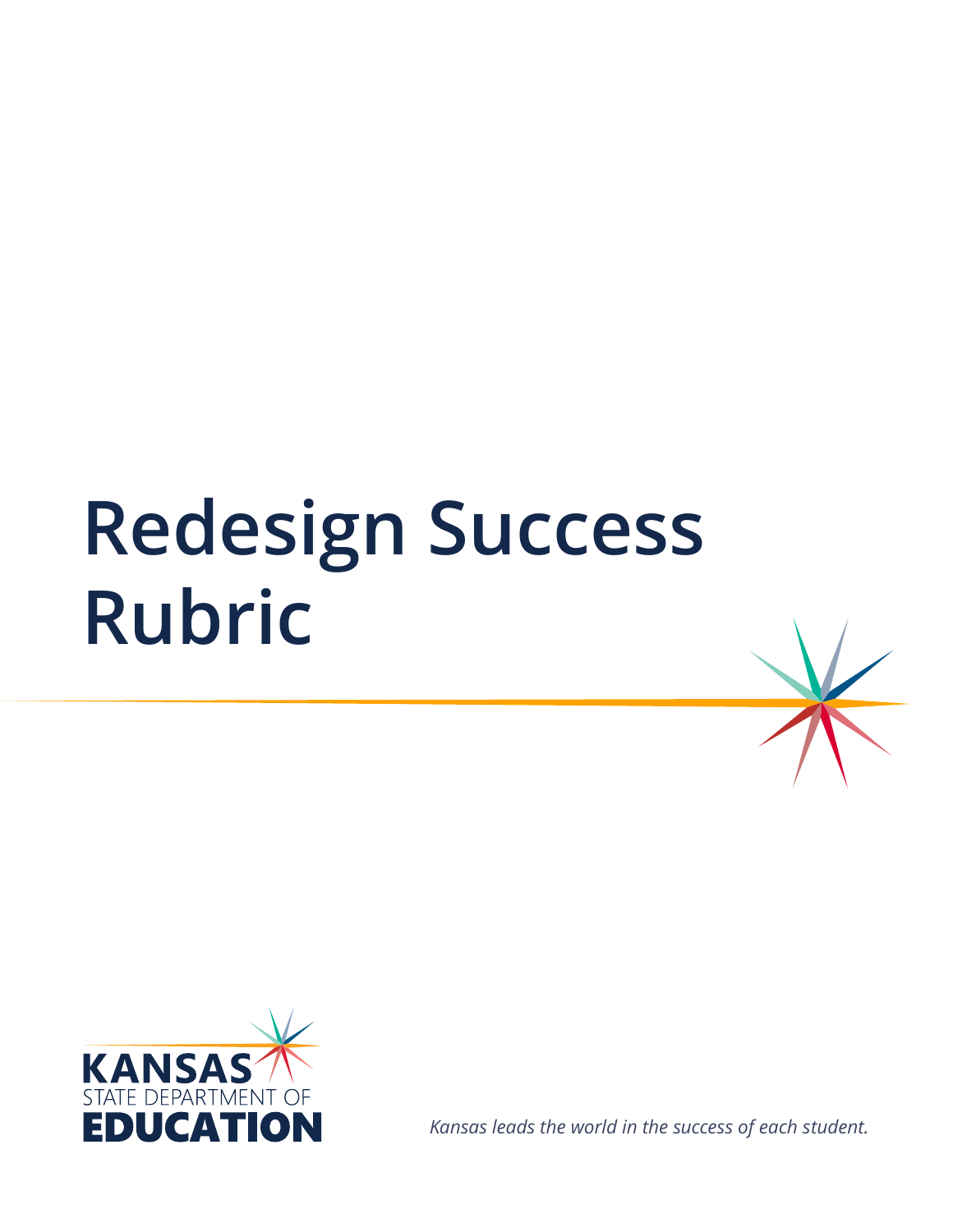# **Description**

This rubric is meant to support Redesign schools in measuring their success as it relates to the core elements of Redesign: the principles, the process and the conditions. As you move across the rubric, each category assumes successful completion of the column before; meaning, you can't achieve Modeling without having the necessary components of Designing and Implementing in place.

# **Purpose Statement**

#### *This rubric is meant to support a school from their Plan Year through their Ascent Years as a Redesign School.*

The Kansas Can Redesign Project rests on three essential components - **the principles, the process and the conditions.**

This rubric is intended to be a reflection tool for the staff in a Redesign building. The results of this self-assessment don't need to be shared outside of your building. The results will remain amongst the staff in your building only if you so choose. Additionally, the rubric is intended to be a tool to propel (and reinvigorate) your building's redesign efforts moving forward.

**Note:** The [Redesign Workbook](https://docs.google.com/presentation/d/18BMmKj4JOBJ5668q2gEvLLfFM4xn1scvtqsnTwkdVss/edit?usp=sharing) is a living document that can, and should, be used in each year - not just the Plan Year. While you might begin this document during the Plan Year, revisit it multiple times each year and revise your strategies, lead measures and action plans to reflect your progress, pivots and innovations.

## **Connection to Launch Readiness Rubric**

The Redesign Success Rubric is to be used once schools have successfully completed the Redesign Plan Year. During the Plan Year, schools will use the Launch Readiness Rubric to prepare for their Show and Launch presentation. Once schools have moved into their initial Launch Year and the following Ascent Years, this rubric can be used by the school to self-assess and monitor progress consistently along the redesign journey.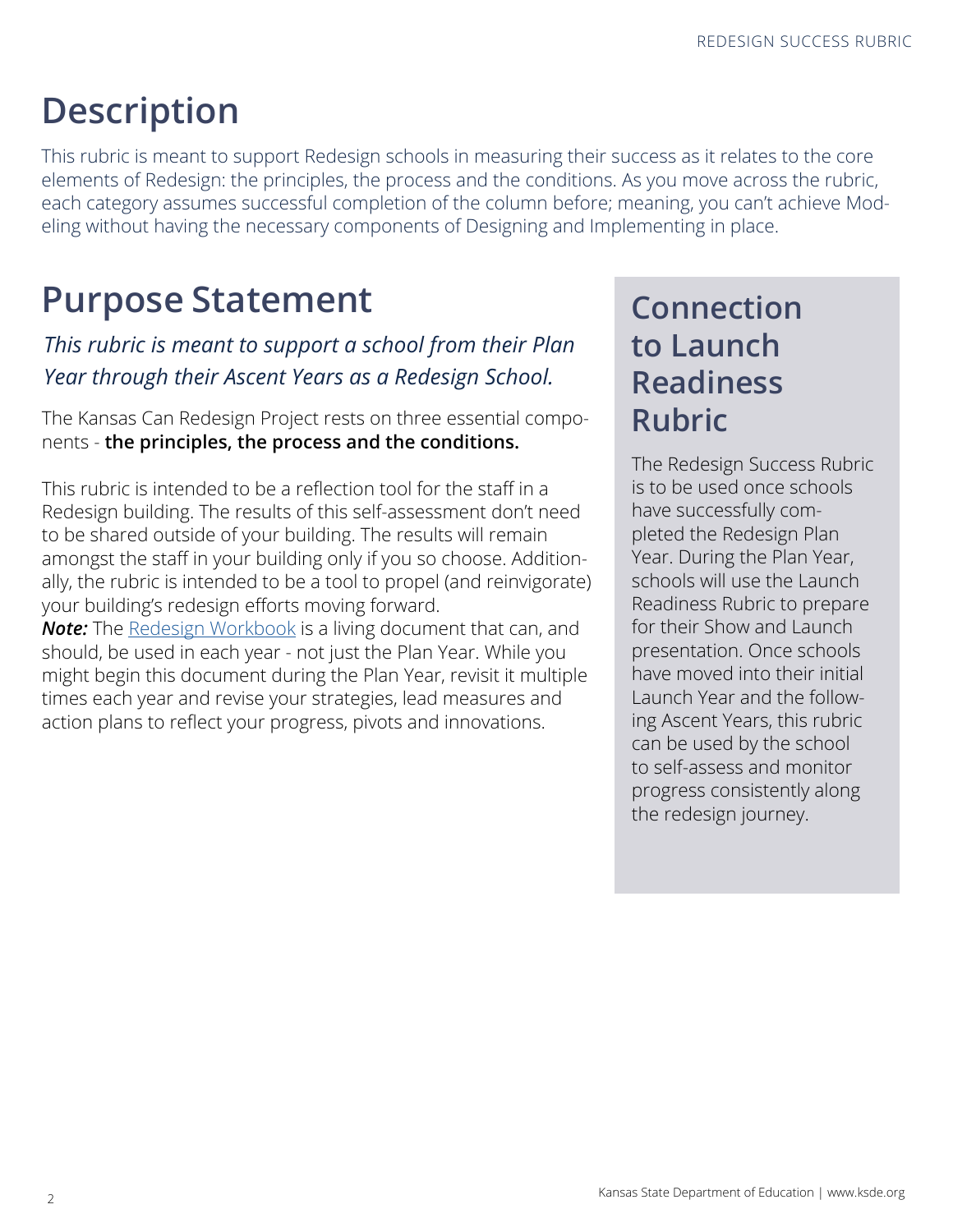# **Defining the Success Categories**

Each category on the rubric assumes completion of the prior category(ies). Meaning, in order to be Modeling, you must successfully have in place ALL of the criteria outlined in Designing and Implementing. The goal is for each school to be Modeling or Mentoring for each competency. Below is a brief description of each category.

| <b>Designing:</b>                                                                                                                                                                                                                                                                                          | Implementing:                                                                                                                                                                                                                                                                                                                                                                                                                | <b>Modeling:</b>                                                                                                                                                                                                                                                                                                                                                                                                                                      | <b>Mentoring:</b>                                                                                                                                                                                                                                                                                                                                                                                                                             |
|------------------------------------------------------------------------------------------------------------------------------------------------------------------------------------------------------------------------------------------------------------------------------------------------------------|------------------------------------------------------------------------------------------------------------------------------------------------------------------------------------------------------------------------------------------------------------------------------------------------------------------------------------------------------------------------------------------------------------------------------|-------------------------------------------------------------------------------------------------------------------------------------------------------------------------------------------------------------------------------------------------------------------------------------------------------------------------------------------------------------------------------------------------------------------------------------------------------|-----------------------------------------------------------------------------------------------------------------------------------------------------------------------------------------------------------------------------------------------------------------------------------------------------------------------------------------------------------------------------------------------------------------------------------------------|
| Schools have<br>successfully<br>completed the<br>Launch Readiness<br>process.<br>Schools are<br>evaluating their<br>Redesign Plan<br>against the Launch<br>Readiness Rubric<br>and assess High in<br>all categories.<br>Communication<br>loops and<br>processes for<br>data collection are<br>established. | In addition to Design-<br>ing, schools can<br>Execute under<br>$\bullet$<br>each competency.<br>Each strategy<br>is being<br>implemented, and<br>implementation<br>fidelity is being<br>met.<br>Schools are<br>$\bullet$<br>collecting data<br>on each strategy<br>and using data to<br>inform decisions.<br>Schools have<br>$\bullet$<br>necessary<br>feedback loops<br>within each<br>competency and<br>for each strategy. | In addition to<br>Implementing,<br>schools can<br>• Schools are<br>collaborative<br>internally and<br>externally and<br>can demonstrate<br>effective<br>implementation<br>and monitoring<br>of Redesign<br>strategies.<br>• Schools have a<br>culture suitable<br>for change and<br>innovation and<br>leaders work to<br>preserve these<br>conditions.<br>• Schools are able<br>to demonstrate,<br>or show promise<br>of, success using<br>lead data. | In addition to Model-<br>ing, schools can<br>Schools are<br>$\bullet$<br>actively modeling<br>strategies<br>through on-site<br>and/or virtual<br>visits and through<br>presentations to<br>their peers.<br>Staff take<br>$\bullet$<br>ownership of<br>their work and<br>success and<br>actively seek out<br>opportunities to<br>train or mentor<br>others.<br>Schools are able<br>$\bullet$<br>to show success<br>using lead and<br>lag data. |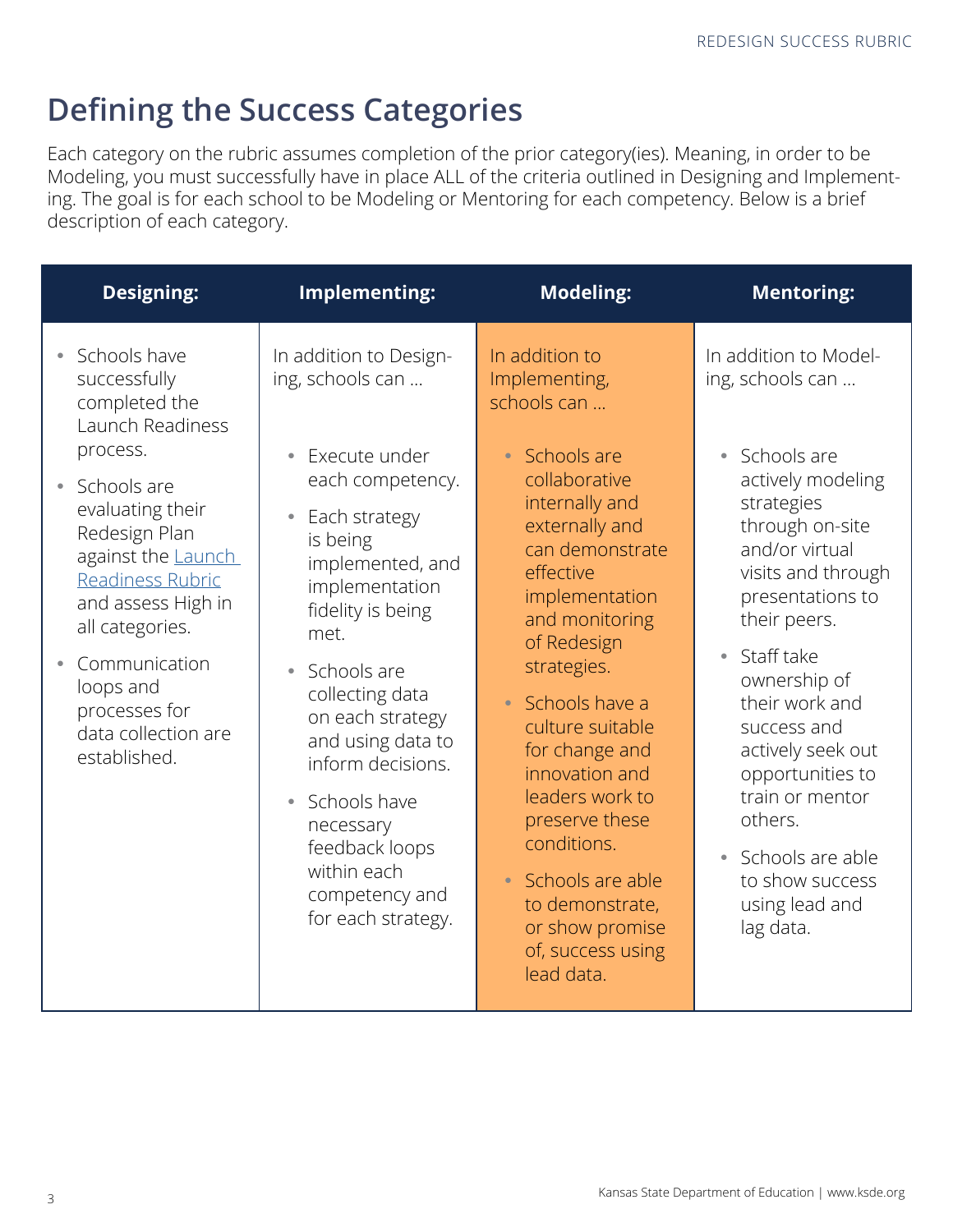# **Using the Rubric**

The Redesign Success Rubric has four success categories which follow a progression from **designing your innovation to being able to mentor others** on the successful implementation of the strategy. While these categories do align with the Years of Redesign, your completion of a Year does not necessarily equate to progress across the rubric. Meaning, just because you have completed your Launch Year does not mean that you have successfully completed the Implementing criteria. During each year you are involved, you will want to use this rubric to assess your movement across the spectrum within each category. The goal is that all schools are modeling and/or mentoring in every category year after year - that you are continuously evaluating and monitoring your Redesign Plan and improving.

Keep in mind, Kansans Can Redesign rests on three key elements: **the principles, the process and the conditions.** The principles are the what of Redesign and the process is the how while the conditions are the state of being that must exist in order for the what and how to have impact and meaning. Each Redesign Principle, the Process and the Conditions are represented as a competency.

# **The Principles**

The four principles of Kansans Can Redesign came from what Kansans said they wanted for their students and the educational system. The four principles include: Student Success Skills; Family, Business and Community Partnerships; Personalized Learning; and Real-World Application. You can review the definition of each principle below.

| <b>Student Success Skills</b>                                                                                                                                                                                                                | <b>Family, Business, and</b><br><b>Community Partnerships</b>                        |  |
|----------------------------------------------------------------------------------------------------------------------------------------------------------------------------------------------------------------------------------------------|--------------------------------------------------------------------------------------|--|
| There is an integrated approach to<br>develop student social-emotional<br>learning.                                                                                                                                                          | Partnerships are based on mutually<br>beneficial relationships and<br>collaboration. |  |
| <b>Personalizing Learning</b>                                                                                                                                                                                                                | <b>Real World Application</b>                                                        |  |
| Personalized learning places the whole child<br>at the center of instruction. It is informed by<br>strong educator/student/family/community<br>relationships to provide equity and choice in<br>time, place, path, pace and demonstration of | Project-based learning, internship, and civic<br>engagement makes learning relevant. |  |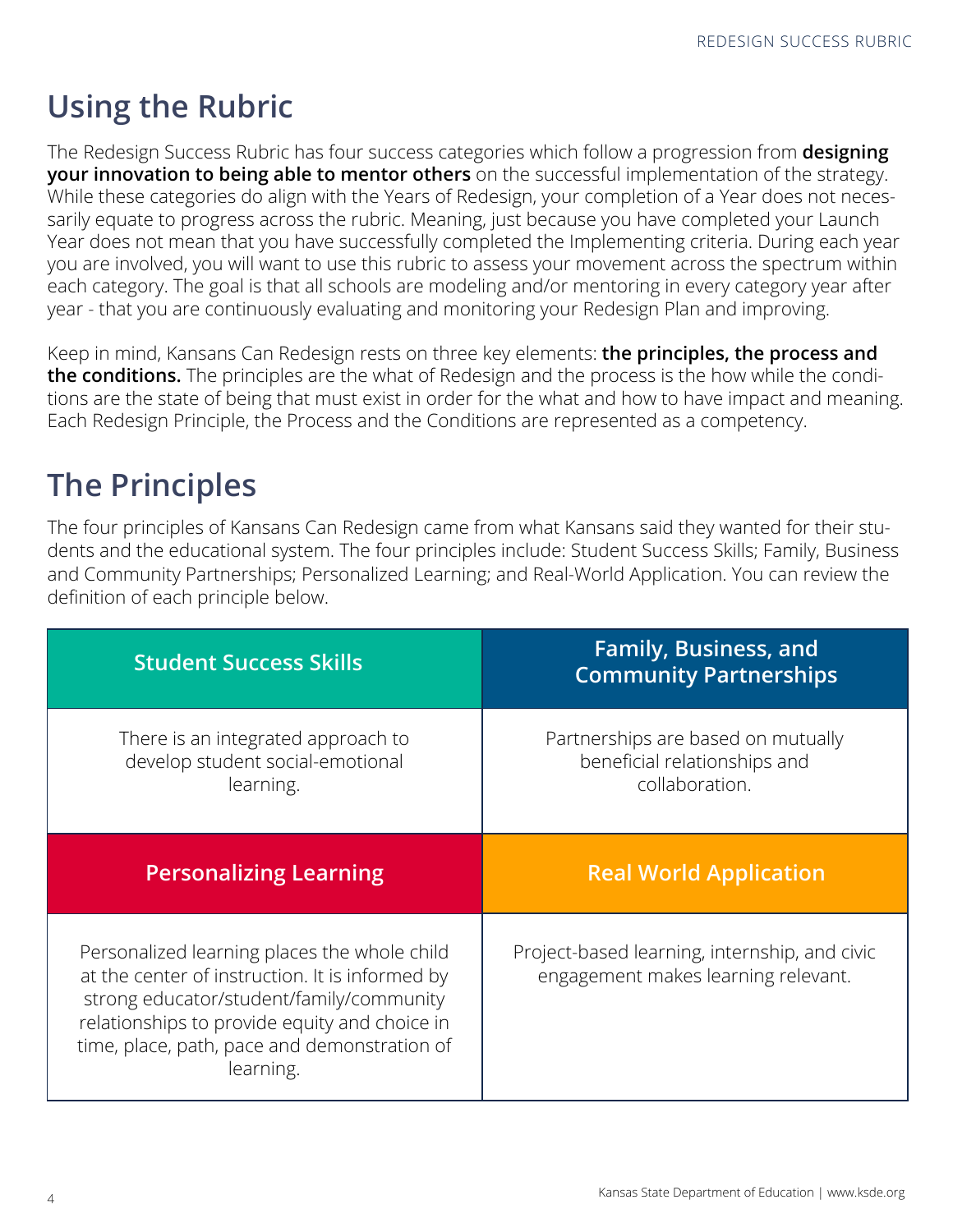*Each principle of Redesign appears as a competency on this rubric. The principles tie to what you are doing (i.e. strategies) to leverage movement in your goal areas and toward your vision*

## **The Process**

The process utilized in Kansans Can Redesign is a strategic combination of Design Thinking and the Four Disciplines of Execution (McChesney, Huling and Covey, 2012). These two processes are woven together in the following manner:



Design Thinking is not a linear process. Each year that you engage in Redesign, you should be working through the steps of Design Thinking: Empathize, Define, Ideate, Prototype and Test. While you should be able to achieve modeling/mentoring for some of your Redesign Strategies, you will need to continue working back through the stages of Designing and Implementing as you continuously grow and improve through the implementation of new strategies based on your student needs (as seen through data).

In addition to engaging in Design Thinking to address complex challenges, Redesign schools must also utilize the Four Disciplines of Execution (2012). These include:

- (1) Focus on the wildly important.
- (2) Act on lead measures.
- (3) Keep a compelling scoreboard.
- (4) Create a cadence of accountability.

As you utilize the Design Thinking process to continuously improve by acting on your lead measures, you will want to make sure that you keep a compelling scoreboard and review it frequently so that you can appropriately address needs or areas of concern. Schools can utilize the process section of this rubric to inform their understanding of what it means to model a system of continuous improvement.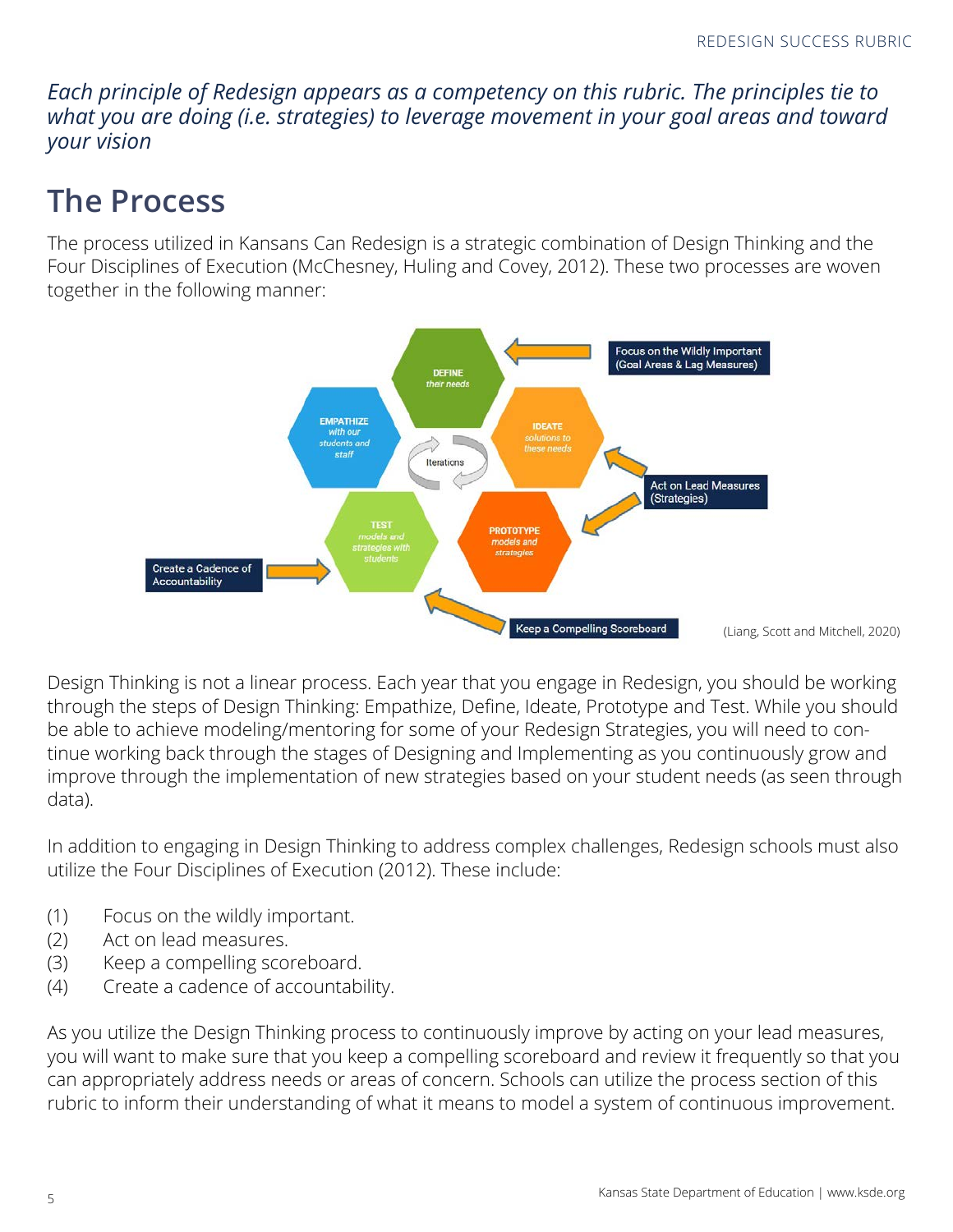# **The Conditions**

Essential to the Redesign process is for school leaders to establish the conditions for the school's culture to develop into a learning organization. Kools and Stoll (2016), in their work to redesign schools in Wales, United Kingdom, define learning organizations as schools that have "the capacity to change and adapt routinely to new environments and circumstances as its members, individually and together, learn their way to realizing their vision." We believe this definition is extremely applicable to the current context in Kansas. A learning organization is built when the following constructs are intentionally developed:

- Shared Vision
- Inquiry, Innovation and Exploration
- Collective Efficacy
- Modeling Learning Leadership
- Psychological Safety
- Learning from External Environments

The conditions of a learning organization (i.e. your culture) must be developed and supported. This rubric also outlines the leadership conditions needed to successfully establish and sustain a system of continuous improvement.

In order for your organization to engage in continuous improvement, a Shared Leadership approach must be embedded in your organization. In Shared Leadership - and essential to Redesign - the organization must be flattened to allow for multiple voices to be included in the decision-making process. Shared Leadership also means embracing diverse perspectives and sharing the responsibility and accountability for vision, mission, and decisions of the organization. Thus, in order to have the right conditions for change, you must have in place a strong culture and shared leadership practices.

# **How to Complete the Rubric**

After reading the definition of the competency, start on the left of each rubric, under Developing, and check each criteria that you feel your building has mastered. Continue doing this as you move from left to right/up and down from one performance level to the next. When you are finished, every criteria you feel your building has mastered should be check marked across all four performance levels

#### **Rating options**

Since this is a self-assessment, each building will decide how to rate the current performance level for each competency. Here are options to consider for how to rate your building's current performance:

**1. Most rating** - After you complete checking all the criteria your school has mastered, identify the level farthest to the right with most of the criteria checked. That level is your rating for this particular competency.

 **a. Growth** - What are the next steps toward competence within all success criteria for the performance level? What gaps exist for the level you assigned yourself? What can you do to address those missing criteria?

**2**. **All rating** - After you complete checking all the criteria your school has mastered, look at the level farthest to the right with all criteria checked. That level is your rating for this particular competency.

 **a. Growth** - What does the next performance level require? What criteria can you address first, next, last? Create an action plan for achieving competence in the next performance level.

 **b. Reference** – Appendix - At the end of this document, there are resources/tools to help facilitate growth in each competency.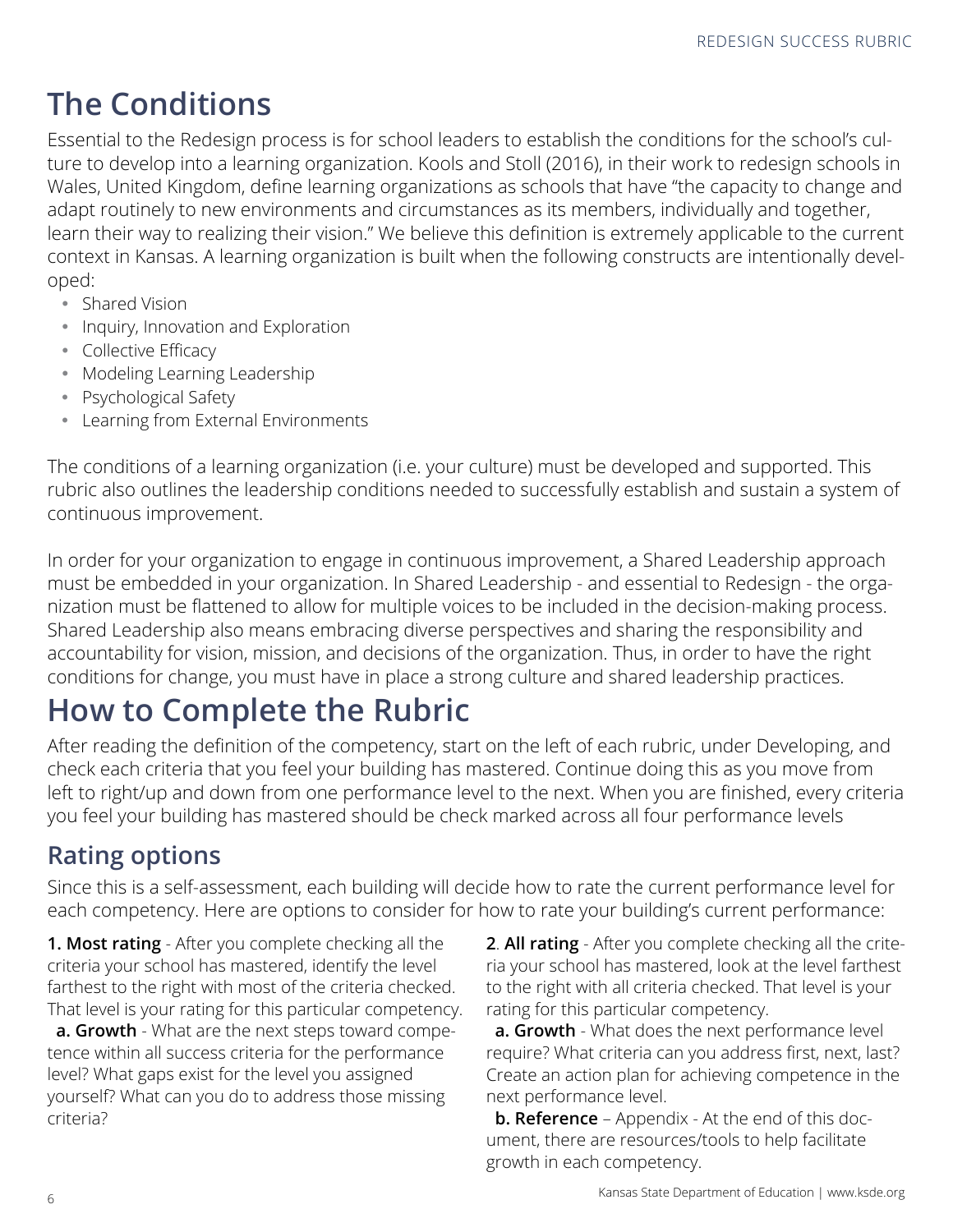**Schools are encouraged to collect evidence (pictures, documents) to justify the ratings for each competency. It's important to share evidence any time your team would share the results of this rubric.** 

*Reminder - To rate yourself at a particular performance level, ALL criteria in previous levels must be checked. For example, to assign a rating of Modeling in a competency, all of the criteria in Developing and Implementing must be check marked.* 

### **Reasons to use this rubric**

**1.** It can reignite your schools' redesign effort by reviewing progress to this point, and then help your team to visualize where you want to go.

- **2.** It can serve as a preassessment and post-assessment of progress each year or semester.
- **3.** The results are an excellent way to communicate progress in Redesign with:
	- **a.** All staff in your building.
	- **b.** All families in your school community.
	- **d.** Other buildings in your district.
	- **e.** Your district office.
	- **f.** Your local school board.
	- **g.** Other schools across the state.
	- **h.** Your district's Outside Visitation Team (OVT).

**4.** It outlines what competence looks like in each of the critical areas of Redesign, which should provide further clarity, direction and purpose. This tool allows your team to turn the abstract into concrete.

## **Putting the Rubric into Practice**

Once you have moved across the rubric, that does not mean that your work is done. Rather, you should continuously be working across the rubric with each new strategy that you test and scale.

In this way, while you not only should strive to achieve modeling or mentoring for each competency, you should also strive to model the process of Design Thinking/Four Disciplines of Execution by utilizing the rubric to guide your implementation of new strategies as you continue to redesign your school to meet the needs of each student. This set of rubrics serves as a tool for continuous improvement. Just because currently your building may be at Modeling in Personalized Learning, for example, doesn't mean your building will always remain at that performance level.

To continually grow, whenever these rubrics are utilized, think solely of the current level of performance in that particular competency. By adopting this approach, your team will stay on the continuous improvement path, challenging the status quo, and iterating new and improved redesign strategies. Learning isn't finite or static and neither is this tool.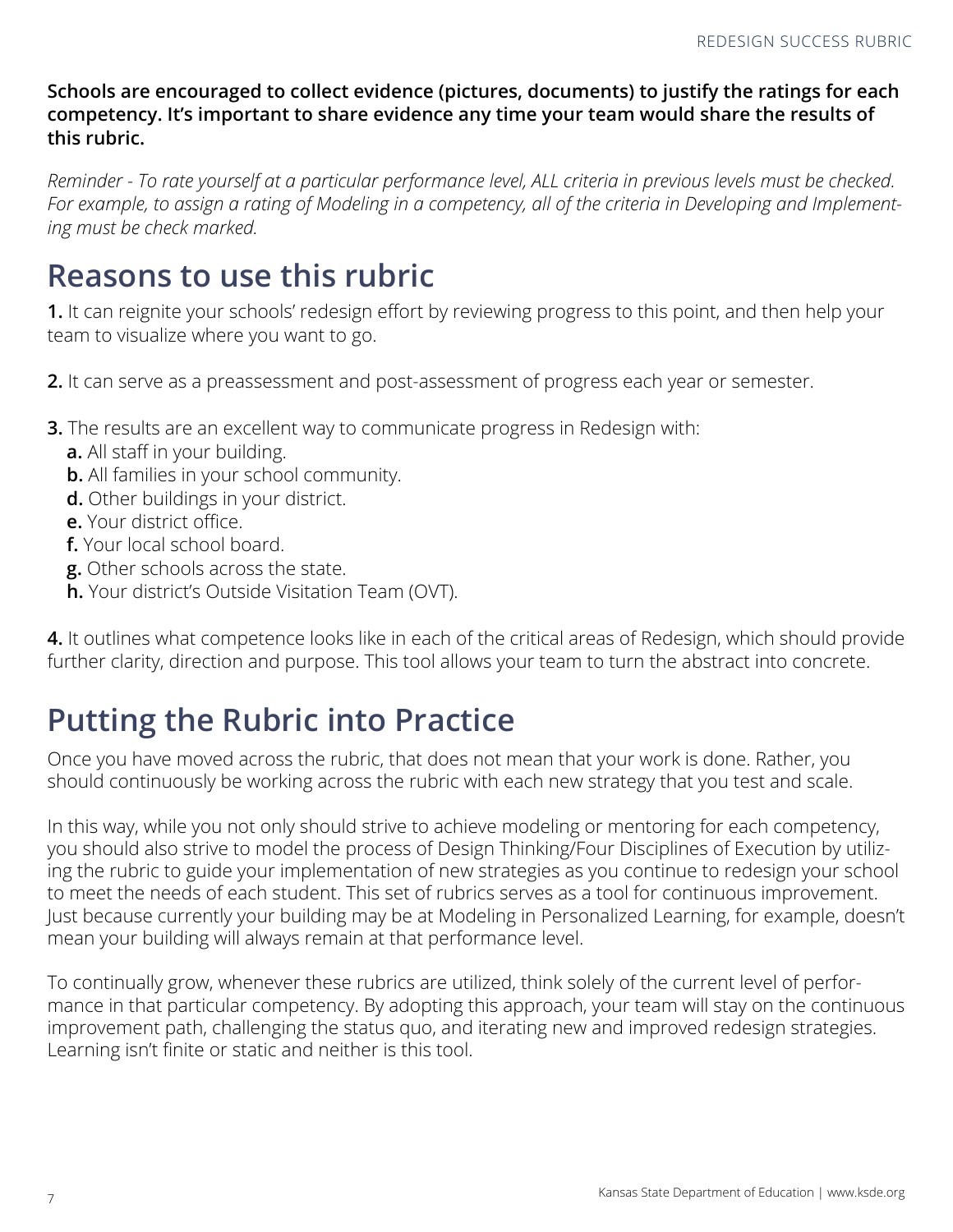### **The Principles**

#### **Competency 1: A successful Redesign school can…**

#### **Place the whole child at the center of instruction through** *personalized learning***.**

| <b>Designing:</b><br>Continue to make progress on<br>the Readiness Rubric.                                                                                                    | Implementing:<br>You can execute on the<br>competency.                                                                                                                                                                                                                                                                                                                   | <b>Modeling:</b><br><b>Collaborative; Open for site</b><br>visits - Results                                                                                                                                                                                                                                                                                                                                                                                                                                                                                                                                                                                                                                                                                                                                                                                                                                                                                          | <b>Mentoring:</b><br>Can teach to others through<br>demonstrated growth                                                                                                                                                                                                                                                                  |
|-------------------------------------------------------------------------------------------------------------------------------------------------------------------------------|--------------------------------------------------------------------------------------------------------------------------------------------------------------------------------------------------------------------------------------------------------------------------------------------------------------------------------------------------------------------------|----------------------------------------------------------------------------------------------------------------------------------------------------------------------------------------------------------------------------------------------------------------------------------------------------------------------------------------------------------------------------------------------------------------------------------------------------------------------------------------------------------------------------------------------------------------------------------------------------------------------------------------------------------------------------------------------------------------------------------------------------------------------------------------------------------------------------------------------------------------------------------------------------------------------------------------------------------------------|------------------------------------------------------------------------------------------------------------------------------------------------------------------------------------------------------------------------------------------------------------------------------------------------------------------------------------------|
| Schools are investigating per-<br>sonalized learning strategies<br>through:                                                                                                   | In addition to Designing,<br>schools can                                                                                                                                                                                                                                                                                                                                 | In addition to Implementing,<br>schools can                                                                                                                                                                                                                                                                                                                                                                                                                                                                                                                                                                                                                                                                                                                                                                                                                                                                                                                          | In addition to Modeling, schools<br>can                                                                                                                                                                                                                                                                                                  |
| Research<br>On-Site Visits<br>Communicating with<br>stakeholders<br>Schools are testing strategies<br>for personalizing learning<br>and collecting data on the<br>strategies. | Personalize learning that is<br>informed by strong educator/<br>student/family/community<br>relationships to provide equity<br>and choice in time, place, path<br>and pace, and demonstration<br>of learning.<br>Use data, scoreboards and ac-<br>countability meetings (weekly<br>or bimonthly) to make just-in-<br>time decisions and pivots for<br>students' success. | Identify and remove barriers<br>that are preventing students<br>from reaching their goals at<br>the student and system level.<br>Provide multiple entry points<br>for each student to access and<br>engage with content.<br>Employ a variety of evi-<br>dence-based instructional<br>modes, strategies and<br>activities.<br>Exercise strong relationships<br>to make learning relevant<br>based on prior knowledge<br>and student interests and<br>passions.<br>Enlisting students in the<br>co-creation of individual learn-<br>ing paths and assessments<br>(rubrics, etc.).<br>Utilize a variety of instruction-<br>al tools (including digital) to<br>monitor, enhance and manage<br>rigorous learning.<br>Use instruction to move stu-<br>dents through surface, deep,<br>and transfer learning.<br>Facilitating intrapersonal,<br>interpersonal, and cognitive<br>competency development.<br>Valid and reliable student data<br>is showing promising results. | Share valid and reliable data<br>on student academic and SEL<br>success through personalized<br>learning strategies.<br>Demonstrate experience,<br>confidence and can teach per-<br>sonalized learning strategies to<br>other teachers and schools.<br>Share their expertise through<br>webinars, breakout sessions,<br>and conferences. |

| Competency 1 - Personalized Learning:                                                  | <b>Designing</b> |
|----------------------------------------------------------------------------------------|------------------|
| Based on your checkmarks above, what level of competence would you assign your school? | Implementing     |
|                                                                                        | Modeling         |
|                                                                                        | <b>Mentoring</b> |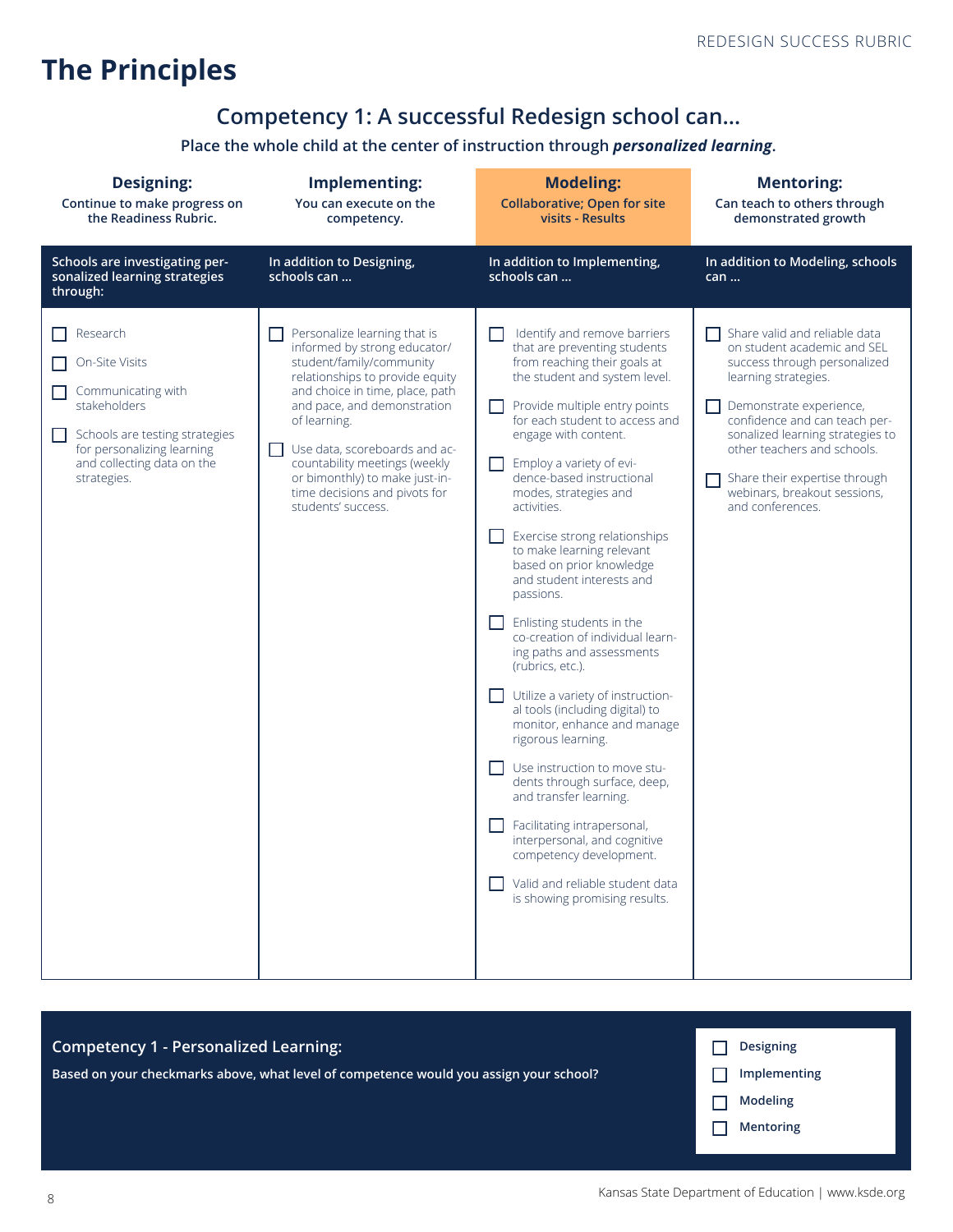#### **Competency 2: A successful Redesign school can…**

**Integrate the approach to** *student success skills,* **which includes the five areas of a** 

**successful high school graduate:**

|                                                                                                                                                    | Academics • Technical Skills • Cognitive Skills                                                                                                                                                                                                                                                                                                                                                                                                                                                                                                                                                                                                                                                              | <b>Employability Skills,</b><br>including Social-Emotional skills                                                                                                                                                                                                                                                                                                                                                                             | <b>Civic Engagement</b>                                                                            |
|----------------------------------------------------------------------------------------------------------------------------------------------------|--------------------------------------------------------------------------------------------------------------------------------------------------------------------------------------------------------------------------------------------------------------------------------------------------------------------------------------------------------------------------------------------------------------------------------------------------------------------------------------------------------------------------------------------------------------------------------------------------------------------------------------------------------------------------------------------------------------|-----------------------------------------------------------------------------------------------------------------------------------------------------------------------------------------------------------------------------------------------------------------------------------------------------------------------------------------------------------------------------------------------------------------------------------------------|----------------------------------------------------------------------------------------------------|
| <b>Designing:</b>                                                                                                                                  | Implementing:                                                                                                                                                                                                                                                                                                                                                                                                                                                                                                                                                                                                                                                                                                | <b>Modeling:</b>                                                                                                                                                                                                                                                                                                                                                                                                                              | <b>Mentoring:</b>                                                                                  |
| Continue to make progress on                                                                                                                       | You can execute on the                                                                                                                                                                                                                                                                                                                                                                                                                                                                                                                                                                                                                                                                                       | <b>Collaborative; Open for site</b>                                                                                                                                                                                                                                                                                                                                                                                                           | Can teach to others through                                                                        |
| the Readiness Rubric.                                                                                                                              | competency.                                                                                                                                                                                                                                                                                                                                                                                                                                                                                                                                                                                                                                                                                                  | visits - Results                                                                                                                                                                                                                                                                                                                                                                                                                              | demonstrated growth.                                                                               |
| The school is creating an inte-                                                                                                                    | In addition to Designing,                                                                                                                                                                                                                                                                                                                                                                                                                                                                                                                                                                                                                                                                                    | In addition to Implementing,                                                                                                                                                                                                                                                                                                                                                                                                                  | In addition to Modeling,                                                                           |
| grated plan to actively address:                                                                                                                   | schools can                                                                                                                                                                                                                                                                                                                                                                                                                                                                                                                                                                                                                                                                                                  | schools can                                                                                                                                                                                                                                                                                                                                                                                                                                   | schools can                                                                                        |
| Academics<br><b>Technical Skills</b><br>Cognitive Skills<br><b>Employability Skills (including</b><br>Social-Emotional Skills)<br>Civic Engagement | Implement an integrated ap-<br>proach to character, personal,<br>and social-emotional develop-<br>ment using the Kansas State<br>Department of Education's<br>Social-Emotional, Character<br>Development standards.<br>Actively measure their stu-<br>dents' progress as it pertains<br>to:<br>· Academics<br>• Technical Skills<br>· Cognitive Skills<br>· EmployabilitySkills<br>· Civic Engagement<br>Expose each student to<br>$\Box$<br>different careers, job shadows,<br>and/or internship experiences<br>OR have earned an industry<br>recognized certificate.<br>Engage each student to take<br>$\Box$<br>an active role in planning<br>their IPS beginning in middle<br>school/junior high school. | Demonstrate growth in all<br>five areas of a successful high<br>school graduate.<br>Execute an integrated ap-<br>proach and can demonstrate<br>data-driven improvements<br>to behavior, attendance, and<br>student engagement.<br>Empower all students to<br>actively participate in civic<br>engagement learning<br>experiences.<br>Authorize students to utilize<br>their IPS to select courses that<br>support their<br>educational goals. | Show sustained, substantial<br>gains in all five areas of a<br>successful high school<br>graduate. |

| Competency 2 - Student Success Skills:                                                 | <b>Designing</b> |
|----------------------------------------------------------------------------------------|------------------|
| Based on your checkmarks above, what level of competence would you assign your school? | Implementing     |
|                                                                                        | Modeling         |
|                                                                                        | <b>Mentoring</b> |
|                                                                                        |                  |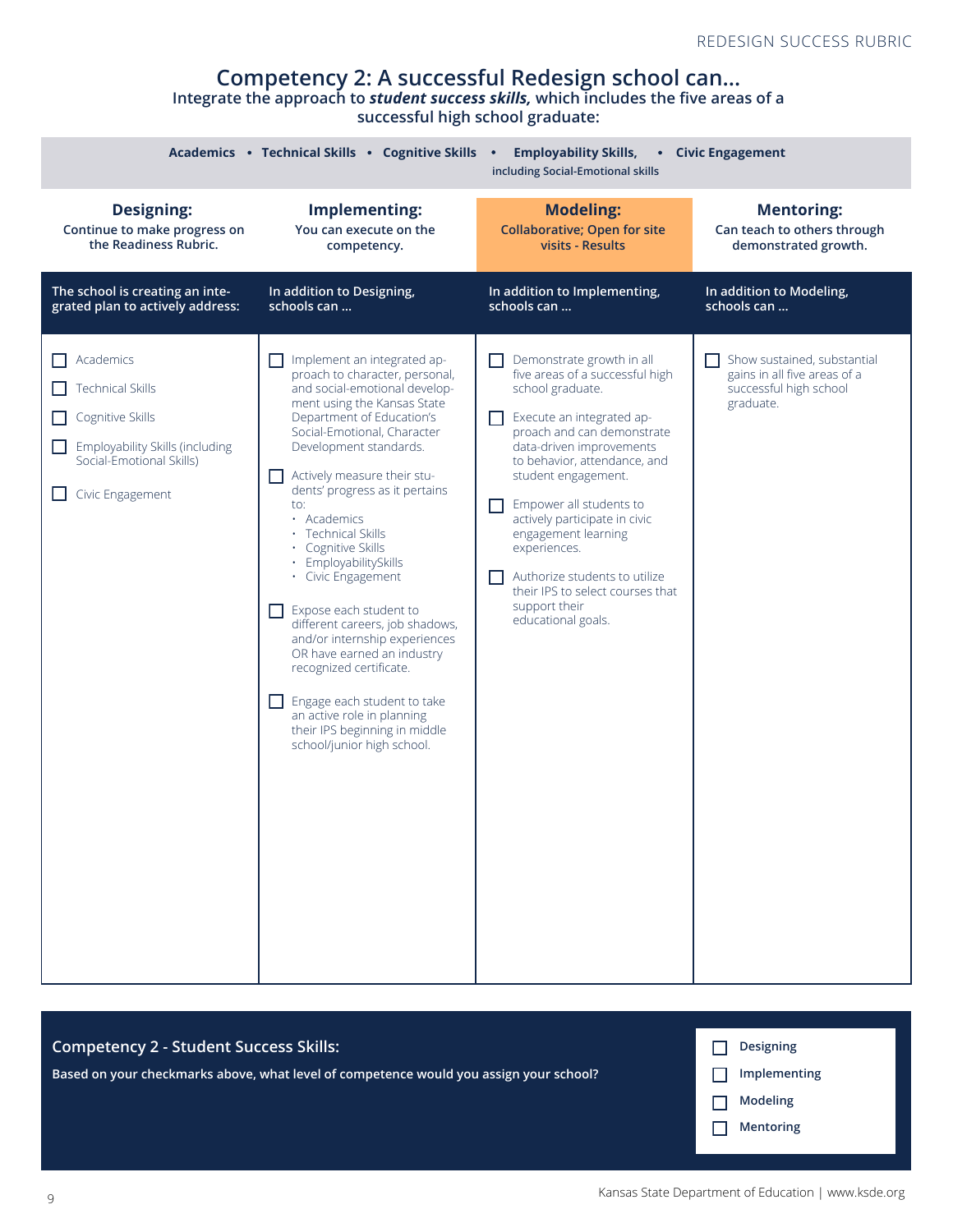#### **Competency 3: A successful Redesign school can…**

**Make learning relevant through** *real-world application***.**

| <b>Designing:</b><br>Continue to make progress on<br>the Readiness Rubric.                                                                                                                                                                                                                                                                                                                                                                                                                  | Implementing:<br>You can execute on the<br>competency                                                                                                                                                                                                                                                                                                                                                                     | <b>Modeling:</b><br><b>Collaborative; Open for site</b><br>visits - Results                                                                                                                                                                                                                                                                                                                                                                                                                             | <b>Mentoring:</b><br>Can teach to others through<br>demonstrated growth                                                                                                                                                                                                                                                                                               |
|---------------------------------------------------------------------------------------------------------------------------------------------------------------------------------------------------------------------------------------------------------------------------------------------------------------------------------------------------------------------------------------------------------------------------------------------------------------------------------------------|---------------------------------------------------------------------------------------------------------------------------------------------------------------------------------------------------------------------------------------------------------------------------------------------------------------------------------------------------------------------------------------------------------------------------|---------------------------------------------------------------------------------------------------------------------------------------------------------------------------------------------------------------------------------------------------------------------------------------------------------------------------------------------------------------------------------------------------------------------------------------------------------------------------------------------------------|-----------------------------------------------------------------------------------------------------------------------------------------------------------------------------------------------------------------------------------------------------------------------------------------------------------------------------------------------------------------------|
| Schools are investigating per-<br>sonalized learning strategies<br>through:                                                                                                                                                                                                                                                                                                                                                                                                                 | In addition to Designing,<br>schools can                                                                                                                                                                                                                                                                                                                                                                                  | In addition to Implementing,<br>schools can                                                                                                                                                                                                                                                                                                                                                                                                                                                             | In addition to Modeling,<br>schools can                                                                                                                                                                                                                                                                                                                               |
| Schools are researching<br>and developing strategies to<br>engage students in real-world<br>learning. This could be done<br>through guest speakers, field<br>trips (in-person or virtual),<br>project-based learning, inquiry<br>learning, internships or civic<br>engagement.<br>Schools are developing<br>messaging plans to inform<br>students, families and the<br>community about the benefits<br>of project-based learning,<br>inquiry learning, internships<br>and civic engagement. | Implement strategies that<br>engage students in real-world<br>learning. This could be done<br>through guest speakers, field<br>trips (in-person or virtual),<br>project-based learning, inquiry<br>learning, internships or civic<br>engagement.<br>Intentionally and consistently<br>communicate with students,<br>families, and the community<br>about what students are<br>learning and its real-world<br>application. | Implement strategies that<br>engage each student in<br>real-world learning that is<br>aligned to Kansas standards<br>and competencies.<br>Assess students authentical-<br>H<br>ly through these modes of<br>instruction. This could be guest<br>speakers, field trips (in-person<br>or virtual), project-based learn-<br>ing, inquiry learning, intern-<br>ships or civic engagement.<br>Share results and the impact<br>H<br>of real-world application<br>learning with families and the<br>community. | Show proficiency and confi-<br>dence in implementing and<br>assessing real-world learning.<br>Achieve a record of positive<br>data and can teach others how<br>to begin to implement similar<br>instructional strategies.<br>Share how they are sharing<br>data with students, families<br>and community members<br>on the positive impact of<br>real-world learning. |

| Competency 3 - Real World Application:                                                 | <b>Designing</b> |
|----------------------------------------------------------------------------------------|------------------|
| Based on your checkmarks above, what level of competence would you assign your school? | Implementing     |
|                                                                                        | Modeling         |
|                                                                                        | <b>Mentoring</b> |
|                                                                                        |                  |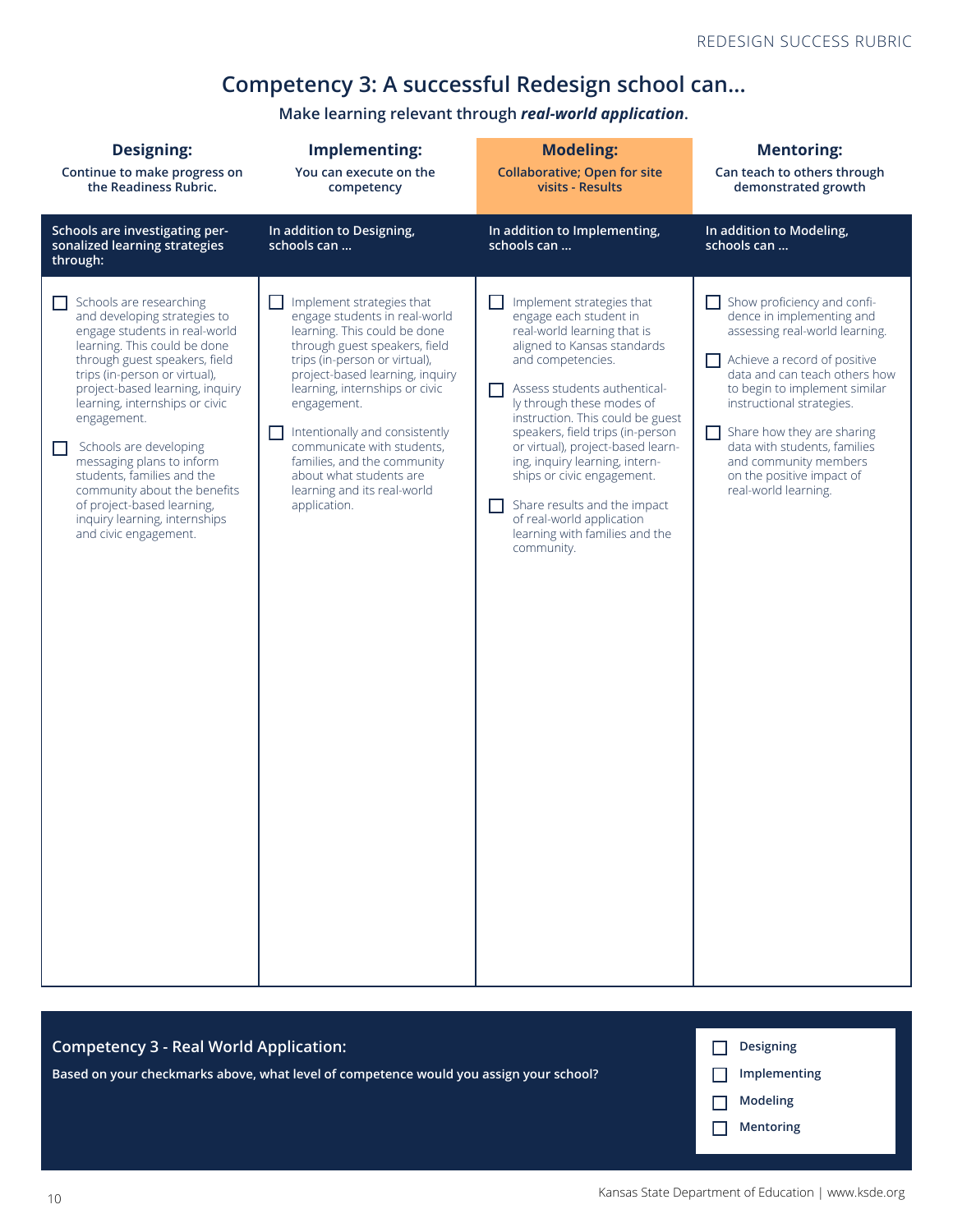#### **Competency 4: A successful Redesign school can…**

**Can develop** *family, business, and community partnerships* **based on mutually beneficial partnerships.**

| <b>Designing:</b><br>Continue to make progress on<br>the Readiness Rubric.                                                                                                                                                                                                                                                                                                                                                                                                                                                                                                                                                                | Implementing:<br>You can execute on the<br>competency.                                                                                                                                                                                                                                                                                                                                                                                                                                                                                                                                                                                                                                                                                                                              | <b>Modeling:</b><br><b>Collaborative; Open for site</b><br>visits - Results                                                                                                                                                                                                                                                                                                                                                                                                                                                                                                               | <b>Mentoring:</b><br>Can teach to others through<br>demonstrated growth.                                                                                                                                                                                                                                                                                                                                                                                                                                                                                                                                                                                                                                                                |
|-------------------------------------------------------------------------------------------------------------------------------------------------------------------------------------------------------------------------------------------------------------------------------------------------------------------------------------------------------------------------------------------------------------------------------------------------------------------------------------------------------------------------------------------------------------------------------------------------------------------------------------------|-------------------------------------------------------------------------------------------------------------------------------------------------------------------------------------------------------------------------------------------------------------------------------------------------------------------------------------------------------------------------------------------------------------------------------------------------------------------------------------------------------------------------------------------------------------------------------------------------------------------------------------------------------------------------------------------------------------------------------------------------------------------------------------|-------------------------------------------------------------------------------------------------------------------------------------------------------------------------------------------------------------------------------------------------------------------------------------------------------------------------------------------------------------------------------------------------------------------------------------------------------------------------------------------------------------------------------------------------------------------------------------------|-----------------------------------------------------------------------------------------------------------------------------------------------------------------------------------------------------------------------------------------------------------------------------------------------------------------------------------------------------------------------------------------------------------------------------------------------------------------------------------------------------------------------------------------------------------------------------------------------------------------------------------------------------------------------------------------------------------------------------------------|
| Schools are investigating per-<br>sonalized learning strategies<br>through:                                                                                                                                                                                                                                                                                                                                                                                                                                                                                                                                                               | In addition to Designing,<br>schools can                                                                                                                                                                                                                                                                                                                                                                                                                                                                                                                                                                                                                                                                                                                                            | In addition to Implementing,<br>schools can                                                                                                                                                                                                                                                                                                                                                                                                                                                                                                                                               | In addition to Modeling,<br>schools can                                                                                                                                                                                                                                                                                                                                                                                                                                                                                                                                                                                                                                                                                                 |
| Create and carry out a long-<br>$\mathsf{L}$<br>term external communication<br>plan to engage stakeholders<br>in timely, two-way communica-<br>tion and collaboration.<br>School leadership values part-<br>$\mathsf{L}$<br>nerships as an integral compo-<br>nent of school improvement<br>and embeds partnerships in all<br>strategies.<br>Professional development in<br>$\mathbb{R}^n$<br>partnership development pro-<br>vides relational, asset-based,<br>and culturally responsive<br>information.<br>Continuous learning and<br>$\mathsf{L}$<br>improvement to use data to<br>track partnerships as well as<br>understand impact. | Develop partnerships with<br>H<br>businesses and community<br>members that benefit students<br>learning and development<br>through extended learning<br>opportunities and resources.<br>Develop partnerships with<br>ΙI<br>families, students, business<br>and community that ben-<br>efit the partners through<br>school-driven initiatives (i.e.<br>service projects, personalized<br>learning experiences, etc.).<br>Develop a culture that ensures<br>$\mathsf{L}$<br>partners feel welcomed, val-<br>ued, and respected.<br>Engage families, students,<br>ΙI<br>businesses and community<br>members in on-going two-way<br>communication that is<br>culturally responsive.<br>Engage families and students<br>ΙI<br>through in-person and/or<br>virtual events and activities. | Develop partnerships with<br>family, students, business<br>and community that are<br>based on mutually beneficial<br>relationships that demonstrate<br>the positive impact on both<br>students and partners.<br>Partner with families to<br>provide appropriate support<br>for students' learning and<br>development.<br>Partner with families and<br>students to participate in<br>co-creating each student's<br>educational plan.<br>Establish opportunities for<br>families, students, business<br>and community to provide<br>feedback and help shape<br>school strategies and plans. | Put structures in place to<br>sustain and improve relation-<br>ships with families, students,<br>business and community<br>members and can coach other<br>schools on how to establish<br>and strengthen these partner-<br>ships.<br>Encourage community mem-<br>bers to play an active role in<br>making the school the hub of<br>the community.<br>Engage community members<br>to participate in creating learn-<br>ing opportunities for students<br>(i.e. internships, apprentice-<br>ships, speakers, career days,<br>$etc.$ ).<br>Encourage families to partic-<br>ipate in school initiatives and<br>embrace leadership positions.<br>$\Box$ Empower families to be advo-<br>cates for high-quality learning<br>for all students. |

| Competency 4 - Family, Business, Community Partnerships:                               | <b>Designing</b> |
|----------------------------------------------------------------------------------------|------------------|
| Based on your checkmarks above, what level of competence would you assign your school? | Implementing     |
|                                                                                        | Modeling         |
|                                                                                        | <b>Mentoring</b> |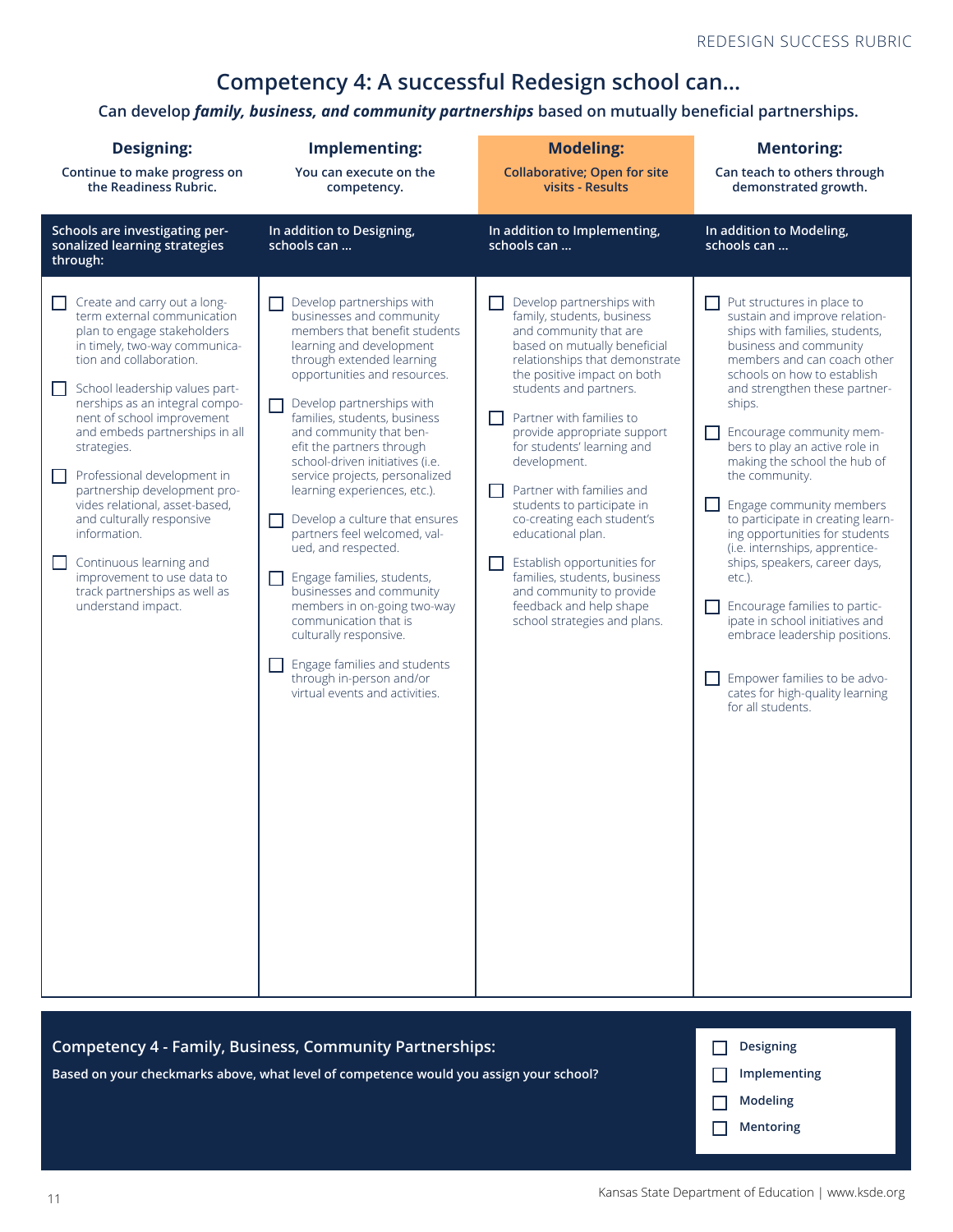#### **The Process**

#### **Competency 5: A successful Redesign school can…**

**Implement and continuously improve using an iterative process that produces positive results.**

| <b>Designing:</b><br>Continue to make progress on                                                                                                                                                                                                                                                                                                                                                                                                                                                                     | Implementing:<br>You can execute on the                                                                                                                                                                                                                                                                                                                                                                                                          | <b>Modeling:</b><br><b>Collaborative; Open for site</b>                                                                                                                                                                                                                                                                                                                                                                                                                                                                               | <b>Mentoring:</b><br>Can teach to others through                                                                                                                                                                                                                                                                                                                      |
|-----------------------------------------------------------------------------------------------------------------------------------------------------------------------------------------------------------------------------------------------------------------------------------------------------------------------------------------------------------------------------------------------------------------------------------------------------------------------------------------------------------------------|--------------------------------------------------------------------------------------------------------------------------------------------------------------------------------------------------------------------------------------------------------------------------------------------------------------------------------------------------------------------------------------------------------------------------------------------------|---------------------------------------------------------------------------------------------------------------------------------------------------------------------------------------------------------------------------------------------------------------------------------------------------------------------------------------------------------------------------------------------------------------------------------------------------------------------------------------------------------------------------------------|-----------------------------------------------------------------------------------------------------------------------------------------------------------------------------------------------------------------------------------------------------------------------------------------------------------------------------------------------------------------------|
| the Readiness Rubric.                                                                                                                                                                                                                                                                                                                                                                                                                                                                                                 | competency.                                                                                                                                                                                                                                                                                                                                                                                                                                      | visits - Results                                                                                                                                                                                                                                                                                                                                                                                                                                                                                                                      | demonstrated growth.                                                                                                                                                                                                                                                                                                                                                  |
| Establish a continuous improve-<br>ment process in your school<br>through:                                                                                                                                                                                                                                                                                                                                                                                                                                            | In addition to Designing,<br>schools can                                                                                                                                                                                                                                                                                                                                                                                                         | In addition to Implementing,<br>schools can                                                                                                                                                                                                                                                                                                                                                                                                                                                                                           | In addition to Modeling,<br>schools can                                                                                                                                                                                                                                                                                                                               |
| Empathizing and engaging with<br>stakeholders to create a<br>collective "Why and a<br>Shared Vision.<br>Complete a comprehensive<br>needs assessment to<br>determine goals.<br>Creating teacher teams to<br>diagnose, investigate and<br>research an issue that be-<br>comes a goal.<br>Empowering goal teams to<br>H<br>develop scoreboards that<br>are public-facing, teacher or<br>student-created, and track the<br>effectiveness of each strategy.<br>Establishing a cadence of<br>accountability for each goal. | Empathize and engage with<br>stakeholders in a continual<br>manner that is not event-fo-<br>cused, but an intentional two-<br>way communication process.<br>Empower each goal team to<br>- 1<br>establish scoreboards that are<br>public and used to track the ef-<br>fectiveness of each strategy.<br>Establish a cadence of<br>ΙI<br>accountability for all staff<br>including all staff meetings<br>where each goal team reports<br>progress. | Continuously empathize and<br>engage with stakeholders or<br>review goals to define what is<br>wildly important.<br>Ideate or brainstorm possible<br>solutions and innovations that<br>through research and testing<br>could become strategies.<br>Utilize scoreboards that are<br>used frequently (weekly or<br>biweekly) to track data on the<br>effectiveness of strategies.<br>Create a cadence of weekly<br>H<br>accountability and data-based<br>decision-making that are es-<br>tablished and are embedded<br>school routines. | Objectively demonstrate<br>growth and positive results<br>based on using their process.<br>Effectively determine the new<br>or improved strategies that are<br>most likely to have the desired<br>effect needed to reach each<br>goal.<br>Teach their continuous<br>improvement process to<br>other schools with authentic<br>examples from their own<br>experiences. |

| <b>Competency 5 - Continuous Improvement Process:</b>                                  | <b>Designing</b>                    |
|----------------------------------------------------------------------------------------|-------------------------------------|
| Based on your checkmarks above, what level of competence would you assign your school? | Implementing                        |
|                                                                                        | <b>Modeling</b><br><b>Mentoring</b> |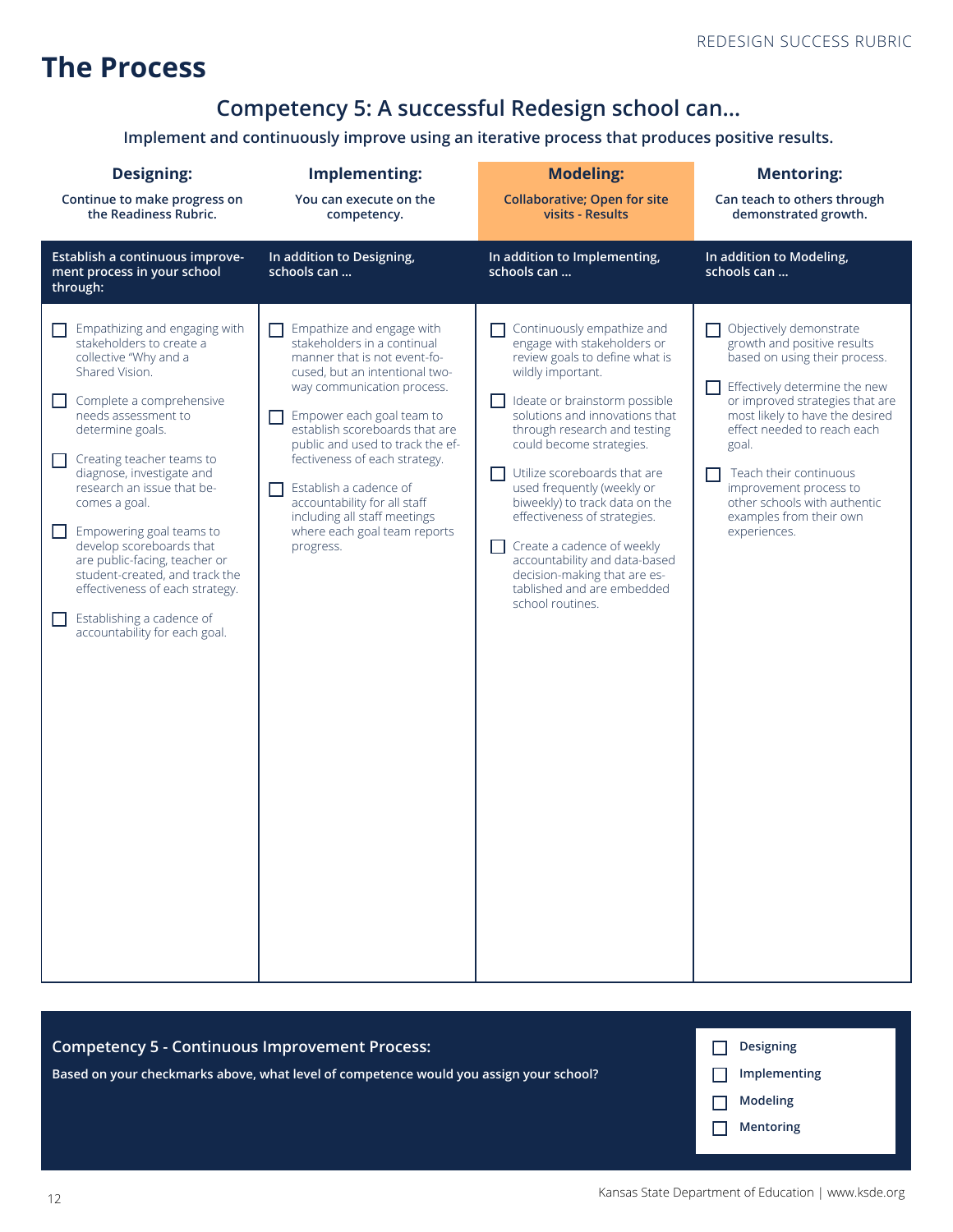#### **The Conditions**

#### **Competency 6: A successful Redesign school can…**

#### **Develop and grow a** *collaborative learning culture* **through** *shared leadership.*

| <b>Designing:</b><br>Continue to make progress on<br>the Readiness Rubric.                                                                                                                                                                                                                                                                                                                                                                                                                                                                                                                                                                                                                                              | <b>Implementing:</b><br>You can execute on the<br>competency                                                                                                                                                                                                                                                                                                                                                                                                                                                                                                                                                                                                                                                                                                                                                                                                       | <b>Modeling:</b><br><b>Collaborative; Open for site</b><br>visits - Results                                                                                                                                                                                                                                                                                                                                                                                                                                                                                                                                                                                                                                                | <b>Mentoring:</b><br>Can teach to others through<br>demonstrated growth                                                                                                                                                                                                                                                                                                                                                                                                                                                                                                                                                   |
|-------------------------------------------------------------------------------------------------------------------------------------------------------------------------------------------------------------------------------------------------------------------------------------------------------------------------------------------------------------------------------------------------------------------------------------------------------------------------------------------------------------------------------------------------------------------------------------------------------------------------------------------------------------------------------------------------------------------------|--------------------------------------------------------------------------------------------------------------------------------------------------------------------------------------------------------------------------------------------------------------------------------------------------------------------------------------------------------------------------------------------------------------------------------------------------------------------------------------------------------------------------------------------------------------------------------------------------------------------------------------------------------------------------------------------------------------------------------------------------------------------------------------------------------------------------------------------------------------------|----------------------------------------------------------------------------------------------------------------------------------------------------------------------------------------------------------------------------------------------------------------------------------------------------------------------------------------------------------------------------------------------------------------------------------------------------------------------------------------------------------------------------------------------------------------------------------------------------------------------------------------------------------------------------------------------------------------------------|---------------------------------------------------------------------------------------------------------------------------------------------------------------------------------------------------------------------------------------------------------------------------------------------------------------------------------------------------------------------------------------------------------------------------------------------------------------------------------------------------------------------------------------------------------------------------------------------------------------------------|
| Schools are creating structures and<br>protocols to engage all staff, students,<br>families and community members.                                                                                                                                                                                                                                                                                                                                                                                                                                                                                                                                                                                                      | In addition to Designing,<br>schools can                                                                                                                                                                                                                                                                                                                                                                                                                                                                                                                                                                                                                                                                                                                                                                                                                           | In addition to Implementing,<br>schools can                                                                                                                                                                                                                                                                                                                                                                                                                                                                                                                                                                                                                                                                                | In addition to Modeling,<br>schools can                                                                                                                                                                                                                                                                                                                                                                                                                                                                                                                                                                                   |
| Honest, open communication<br>П<br>exists among staff members.<br>The school culture values car-<br>H<br>ing, celebration and humor.<br>Clearly define the redesign<br>□<br>roles of:<br>• Students<br>· Teacher Leaders<br><b>Building Leaders</b><br>• District Leaders<br>· BOE members<br>· Redesign Leadership<br>Students, Teachers leaders,<br>П<br>Building leaders, District lead-<br>ers, BOE members each play<br>a role in:<br>• Developing a Shared Vision<br>and associated Goals.<br>• Contributing to and sustain-<br>ing an internal and external<br>communication plan.<br>• Creating and completing<br>and comprehensive Redesign<br>workbook.<br>· Planning to scaleRedesign in<br>the building(s). | Maintain structures and pro-<br>tocols to engage all staff, stu-<br>dents, families and community<br>members that were created<br>during the plan year.<br>Empower teachers to share<br>ownership in the redesign<br>process.<br>Empower students to have<br>significant voice and choice in<br>decisions regarding the rede-<br>sign model.<br>Teacher leaders, building lead-<br>ers, district leaders and BOE<br>members each play a role in:<br>· Implementing strategies<br>monitoring progress employ-<br>ing accountability measures<br>which results in each redesign<br>strategy being fully imple-<br>mented.<br>• Re-examine the school<br>redesign team to expand<br>leadership opportunities for<br>multiple staff members.<br>· Make decisions based on<br>what provides the most lever-<br>age on student performance<br>towards the Shared Vision. | Connect students, teachers,<br>administrators, parents and<br>the community to work as<br>partners by creating the best<br>possible learning environment<br>to ensure that each student is<br>successful<br>Connect teacher leaders,<br>building leaders, district<br>leaders, BOE members to each<br>play a role in:<br>• Promoting the redesign<br>efforts in their circles of<br>influence.<br>• Setting the bar high on<br>student performance levels in<br>Goal Areas<br>· Supporting schools in inno-<br>vating and making improve-<br>ments using the notion of "safe<br>enough to try."<br>· Intentionally develop,<br>expand and share leadership<br>with multiple staff members.<br>· Sustain shared leadership. | Mentor schools to seek out<br>opportunities to help other<br>schools with tips and tools to<br>enhance their building culture<br>and develop shared leader-<br>ship.<br>Be open and transparent with<br>outside groups.<br>Empower teacher leaders,<br>building leaders, district<br>leaders. BOE members to each<br>play a role in:<br>· Data-driven decision making<br>is an integral part of school<br>culture.<br>· Student success is realized.<br>• Teams show growth for stu-<br>dents and staff in real time.<br>• Demonstrate and articulate<br>the positive impact of leader-<br>ship on collaborative culture. |
|                                                                                                                                                                                                                                                                                                                                                                                                                                                                                                                                                                                                                                                                                                                         |                                                                                                                                                                                                                                                                                                                                                                                                                                                                                                                                                                                                                                                                                                                                                                                                                                                                    |                                                                                                                                                                                                                                                                                                                                                                                                                                                                                                                                                                                                                                                                                                                            |                                                                                                                                                                                                                                                                                                                                                                                                                                                                                                                                                                                                                           |
| Competency 6 - Collaborative Culture and Shared Leadership:<br>Based on your checkmarks above, what level of competence would you assign your school?                                                                                                                                                                                                                                                                                                                                                                                                                                                                                                                                                                   | <b>Designing</b><br>Implementing<br>Modeling                                                                                                                                                                                                                                                                                                                                                                                                                                                                                                                                                                                                                                                                                                                                                                                                                       |                                                                                                                                                                                                                                                                                                                                                                                                                                                                                                                                                                                                                                                                                                                            |                                                                                                                                                                                                                                                                                                                                                                                                                                                                                                                                                                                                                           |

**Mentoring**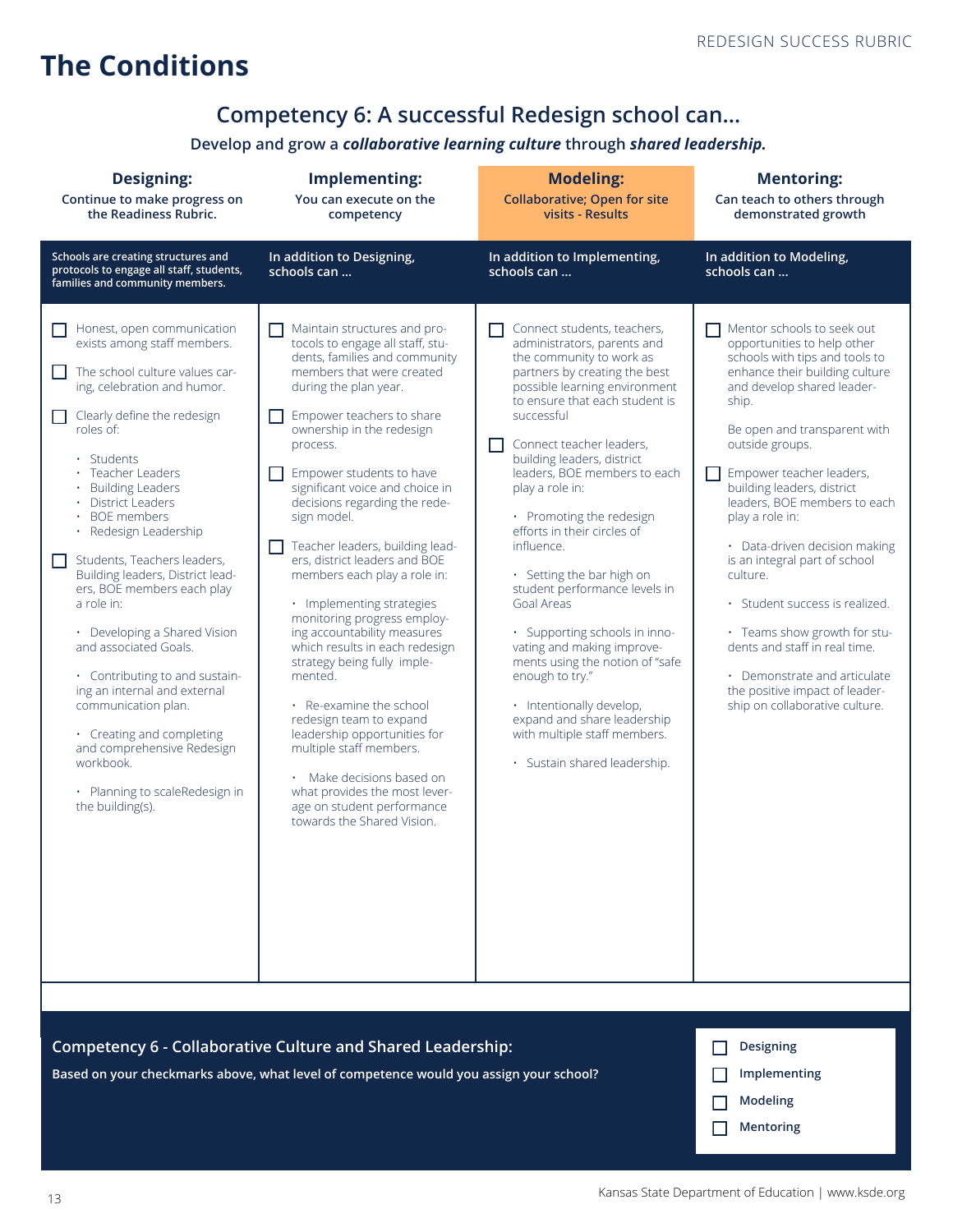#### **Summary of Rubric Ratings**

| Competency                                        | Performance<br>(Designing, Implementing, Modeling, Mentoring) |  |
|---------------------------------------------------|---------------------------------------------------------------|--|
| 1 - Personalized Learning                         |                                                               |  |
| 2 - Student Success Skills                        |                                                               |  |
| 3 - Real-World Application                        |                                                               |  |
| 4 - Family, Business, Community Partner-<br>ships |                                                               |  |
| 5 - Process                                       |                                                               |  |
| 6 - Shared Leadership & Culture                   |                                                               |  |

| <b>Overall Performance Level Rating</b><br>(Optional) |  |
|-------------------------------------------------------|--|
|                                                       |  |

### **Appendix:**

Once you have completed the rubric, you and/or your teams may want to dive into resources for each competency. Go here for further information:

[Kansans Can School Redesign Resource Site](https://sites.google.com/view/ksredesignproject/home-page?authuser=0)